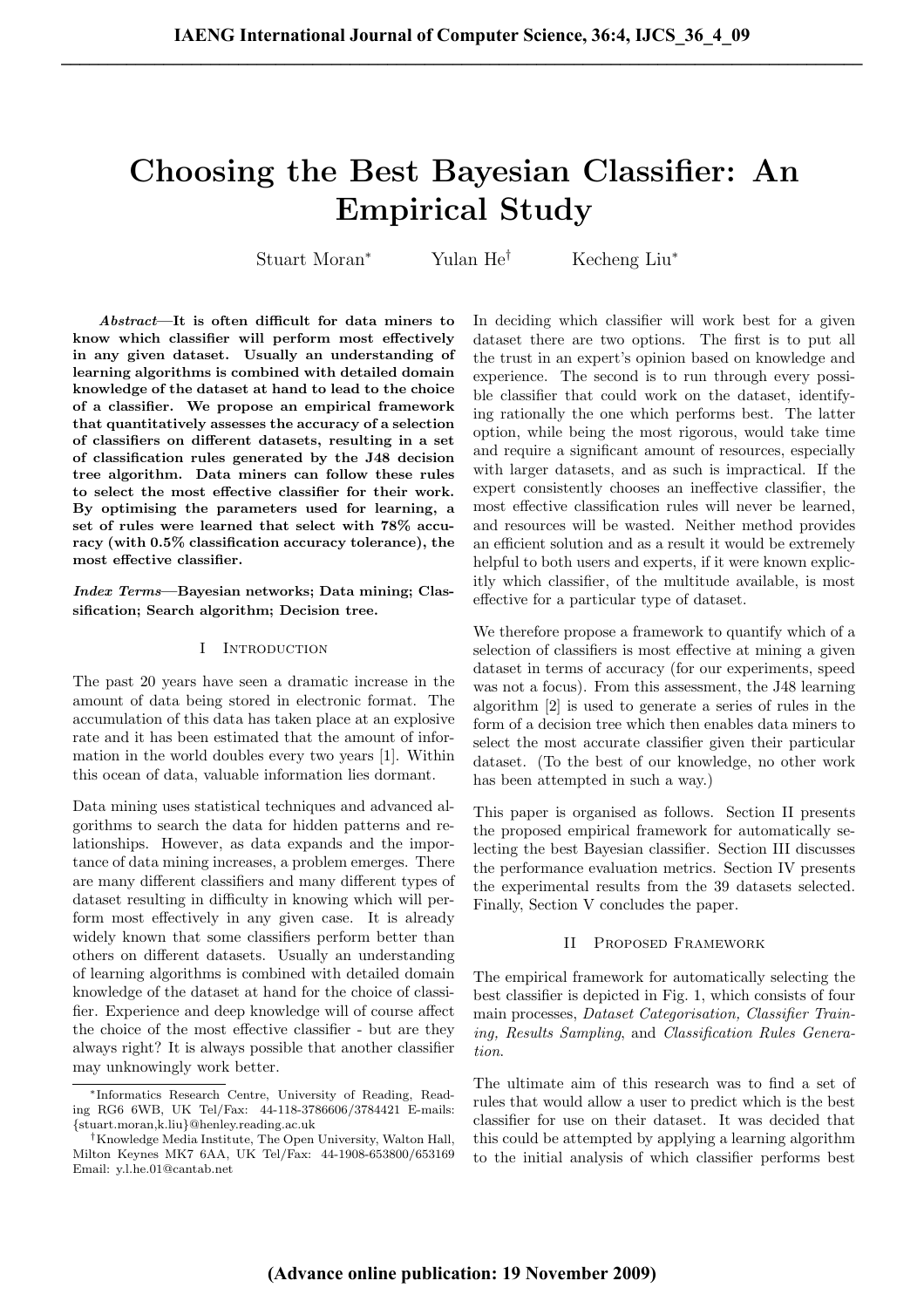

Figure 1: An empirical framework for automatically selecting the best classifier.

for each dataset. If a rational system for selecting the optimum classifier on the basis of the type of dataset to be analysed could be identified, then the process of data mining could be made significantly more effective. For the ease of use, a set of rules in a decision tree format is desirable. To create such a tree the effective learning algorithm J48 [2] was selected. The following will discuss each of the four processes in details.

#### A Dataset Categorisation

Categorising the datasets has two advantages. First, it allows an identification of which classifier performs best for a particular type of dataset. Secondly, it provides a means to select a representative sample against which a learning algorithm is tested.

A total of 39 datasets were selected from the UCI Machine Learning repository<sup>1</sup>, the WEKA Web site<sup>2</sup>, and the Promise repository<sup>3</sup>. The characteristics of each dataset and whether univariate outlier detection has been performed are listed in Table 1. Given that the datasets are of different sizes, in terms of both attributes and instances, it was difficult to use a generic categorising system. Nonetheless, having looked at the data as a whole it was decided that the median values of total instances and attribute numbers should be used as the basis on which to categorise them. These were 286 instances and 16 attributes. Using the median values meant that an equal number of large and small datasets, as defined by the values, would sit either side of the boundary.

Using these values as thresholds; the datasets were ini-

tially split into four groups: those datasets with  $> 286$ and those with  $\leq$  286 instances, and within each of these groups those datasets with  $> 16$  attributes and those with  $\epsilon = 16$ . This represented the datasets entirely in terms of their structure, without reference to the type of attributes. Using only the structure of a dataset kept the categorisation simple. No datasets were ever 100% numeric, due to the fact that the class must always be a categorical value when used with Bayesian classifiers [2]. For this reason it was decided that three sub-categories were to be created, one which housed all the datasets that were 100% categorical and two others which were 50% −99% categorical and 1% −49% categorical, respectively. This means that there exist 12 different categories of dataset. This is summarised in Table 2. Some will hold more than others, but at least any samples taken will be representative, using the categorical system as shown in Table 2.

Table 2: The criteria for categorising datasets based on the number of instances, attributes and the % of attributes that are categorical.

| $>$ 286 Instances    |                    |          |                      |          |          |  |  |
|----------------------|--------------------|----------|----------------------|----------|----------|--|--|
| $>16$ Attributes     |                    |          | $\leq$ 16 Attributes |          |          |  |  |
| $> 50\%$<br>$100\%$  | $\overline{<}50\%$ | $100\%$  | $>50\%$              | $< 50\%$ |          |  |  |
| $\leq$ 286 Instances |                    |          |                      |          |          |  |  |
| $>16$ Attributes     |                    |          | $\leq$ 16 Attributes |          |          |  |  |
| $100\%$              | $>50\%$            | $< 50\%$ | $100\%$              | .50%     | $< 50\%$ |  |  |

# B Classifier Training

After datasets have been categorised, various classifiers are then trained on them. We mainly focused on Bayesian network [3] (BN) classifiers. Altogether 8 BN classifiers have been investigated including Naïve Bayes (NB) [4],

<sup>1</sup>http://archive.ics.uci.edu/ml/

<sup>2</sup>http://www.cs.waikato.ac.nz/ml/weka/

 $^3{\rm http://promisedata.org/}$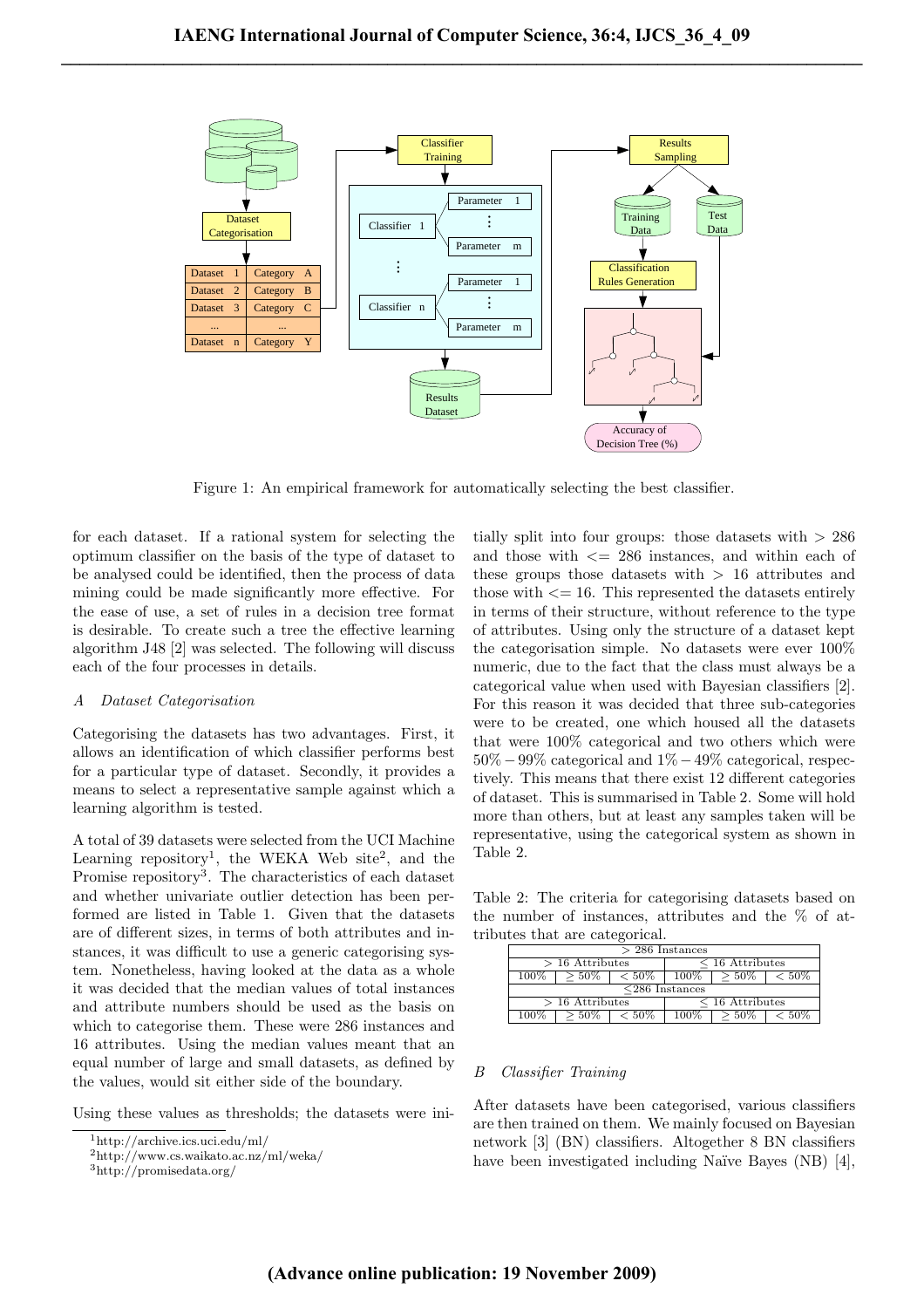| ⊥ແບ⊥ບ<br><b>.</b><br>Last of actains of all the datasets used.<br>Univariate<br>Categorical<br>Numeric<br>Missing |       |                |                    |         |                  |           |             |
|-------------------------------------------------------------------------------------------------------------------|-------|----------------|--------------------|---------|------------------|-----------|-------------|
| Dataset                                                                                                           | Inst  | Attr           | $(\%)$             | $(\% )$ | Values           | Outliers  | Source      |
| <b>Balance Scale</b>                                                                                              | 625   | $\overline{4}$ | $\overline{25.00}$ | 75.00   | $\overline{0}$   | None      | UCI         |
| Balloons                                                                                                          | 20    | $\overline{5}$ | 100.00             | 0.00    | $\mathbf{0}$     | <b>NA</b> | UCI         |
| <b>Breast Cancer</b>                                                                                              | 286   | 10             | 100.00             | 0.00    | 9                | <b>NA</b> | <b>UCI</b>  |
| <b>Bridges</b>                                                                                                    | 95    | 12             | 66.67              | 33.33   | 88               | Yes       | <b>UCI</b>  |
| Car                                                                                                               | 1728  | 7              | 100.00             | 0.00    | $\overline{0}$   | <b>NA</b> | <b>UCI</b>  |
| Chess - kryk                                                                                                      | 28056 | $\overline{7}$ | 57.14              | 42.86   | $\overline{0}$   | None      | <b>UCI</b>  |
| Chess - kryskp                                                                                                    | 3196  | 36             | 100.00             | 0.00    | $\boldsymbol{0}$ | NA        | <b>UCI</b>  |
| CM1                                                                                                               | 498   | 22             | 4.5                | 95.45   | $\overline{0}$   | Yes       | Promise     |
| Congress Voting                                                                                                   | 428   | 17             | 100.00             | 0.00    | 392              | <b>NA</b> | <b>UCI</b>  |
| Contact Lenses                                                                                                    | 24    | 5              | 100.00             | 0.00    | $\overline{0}$   | NA        | WEKA        |
| Credit Screening                                                                                                  | 690   | 16             | 62.50              | 37.50   | 67               | Yes       | <b>UCI</b>  |
| Cylinder Bands                                                                                                    | 502   | 39             | 48.72              | 51.28   | 352              | Yes       | <b>UCI</b>  |
| Disease                                                                                                           | 10    | $\overline{5}$ | 100.00             | 0.00    | $\overline{0}$   | <b>NA</b> | UCI         |
| Ecoli                                                                                                             | 336   | 9              | 22.22              | 77.78   | $\overline{0}$   | Yes       | <b>UCI</b>  |
| Eucalyptus                                                                                                        | 736   | 20             | 35.00              | 65.00   | 448              | Yes       | <b>WEKA</b> |
| Flag                                                                                                              | 194   | 30             | 10.00              | 90.00   | $\overline{0}$   | Yes       | <b>UCI</b>  |
| Grub-Damage                                                                                                       | 155   | 9              | 77.78              | 22.22   | $\overline{0}$   | None      | <b>WEKA</b> |
| Horse-Coli                                                                                                        | 268   | 23             | 69.57              | 30.43   | 1927             | Yes       | <b>UCI</b>  |
| Image                                                                                                             | 210   | 16             | 6.25               | 93.75   | $\overline{0}$   | Yes       | <b>UCI</b>  |
| Ionosphere                                                                                                        | 351   | 35             | 2.86               | 97.14   | $\overline{0}$   | None      | <b>UCI</b>  |
| $_{\rm KC1}$                                                                                                      | 2109  | 22             | 4.55               | 95.45   | $\theta$         | Yes       | Promise     |
| KC2                                                                                                               | 522   | 22             | 4.55               | 95.45   | $\boldsymbol{0}$ | Yes       | Promise     |
| Lymphography                                                                                                      | 148   | 19             | 84.21              | 15.79   | $\overline{0}$   | Yes       | <b>UCI</b>  |
| Monk                                                                                                              | 122   | $\overline{7}$ | 100.00             | 0.00    | $\Omega$         | NA        | <b>UCI</b>  |
| Mushroom                                                                                                          | 8124  | 22             | 100.00             | 0.00    | 2480             | <b>NA</b> | <b>UCI</b>  |
| Nursery                                                                                                           | 12960 | 8              | 100.00             | 0.00    | $\mathbf{0}$     | NA        | <b>UCI</b>  |
| PC1                                                                                                               | 1109  | 22             | 4.55               | 95.45   | $\mathbf{0}$     | Yes       | Promise     |
| Pasture                                                                                                           | 36    | 23             | 8.70               | 91.30   | $\boldsymbol{0}$ | None      | <b>WEKA</b> |
| Post-Operative                                                                                                    | 90    | 9              | 88.89              | 11.11   | 3                | None      | <b>UCI</b>  |
| Segment-Challenge                                                                                                 | 1500  | 20             | 5.00               | 95.00   | $\overline{0}$   | Yes       | <b>WEKA</b> |
| Soybean-large                                                                                                     | 301   | 36             | 2.78               | 97.22   | 684              | Yes       | <b>UCI</b>  |
| Soybean-small                                                                                                     | 47    | 36             | 2.78               | 97.22   | $\overline{0}$   | None      | UCI         |
| Squash-stored                                                                                                     | 52    | 25             | 16.00              | 84.00   | 6                | None      | <b>WEKA</b> |
| Squash-unused                                                                                                     | 52    | 24             | 16.67              | 83.33   | 39               | None      | <b>WEKA</b> |
| Tae                                                                                                               | 151   | 6              | 16.67              | 83.33   | $\overline{0}$   | None      | <b>UCI</b>  |
| Tic-Tac-Toe                                                                                                       | 958   | 10             | 100.00             | 0.00    | $\overline{0}$   | None      | <b>UCI</b>  |
| Titanic                                                                                                           | 2201  | $\overline{4}$ | 100.00             | 0.00    | $\overline{0}$   | None      | <b>WEKA</b> |
| Weather                                                                                                           | 14    | 5              | 60.00              | 40.00   | $\overline{0}$   | None      | <b>WEKA</b> |
| White-Clover                                                                                                      | 63    | 32             | 15.63              | 84.38   | $\Omega$         | Yes       | <b>WEKA</b> |

Table 1: List of details of all the datasets used.

Averaged One Dependence Estimator (AODE) [5], Tree-Augmented Naïve Bayes (TAN), BN with different structure learning algorithms such as K2 (BN-K2), Genetic Search (BN-GS), Simulated Annealing (BN-SA), Greedy Hill Climber (BN-HC), and Repeated Hill Climber (BN-RHC). The following will briefly discuss each of them in turn. More details about these well-known algorithms can be found in the given references.

Bayesian networks are probabilistic directed acyclic graphs consisting of a set of variables (nodes) and a set of directed edges (arcs) between variables. Each variable has a finite set of mutually exclusive states and each variable  $A_k$  with parents  $B_1, \ldots, B_n$  is assigned the probability distribution table  $P(A_k|B_1, ..., B_n)$ . In the network, each node represents an attribute and the edges represent the cause-effect relationships between them. Each node has a node probability table which stores the joint probability distribution for all the possible states of the attribute, given all of its parents. These are then used to predict the class probabilities for any given instance. To calculate the probability distribution:

$$
P(X_1, ..., X_n) = \prod_{i=1}^{n} P(X_i | \text{parent}(X_i))
$$
 (1)

where *n* is the total number of states of an attribute,  $X_i$ 

is a state of the attribute X and parent $(X_i)$  represents the set of parent nodes for state  $X_i$ .

When using Bayesian Networks, difficulty arises when a considerable amount of attributes and classes are looked at. An enormous number of instances are needed to estimate the probabilities for accurate classification. Naïve Bayes [4](NB) is the simplest Bayesian learning classifier and it assumes each attribute to be equally important and independent of the others in an instance, given the class. To calculate the probability distribution:

$$
P(X, y) = P(y)P(X|y) = P(y)\prod_{d=1}^{n} P(X_d|\text{parent}(X_d))
$$
\n(2)

One Dependence Estimators (ODE) are weakerindependence variants of the naïve Bayes classifier, where one attribute is chosen to be a parent of all the others, in addition to the class attribute. Averaged One Dependence Estimators (AODE) [5] overcome the attribute independence assumption of naïve Bayes. A onedependence classifier is built for each attribute, in which an attribute is set to be the parent of all the other attributes, and by averaging over all possible ODE's a highly accurate classification can be achieved. To cal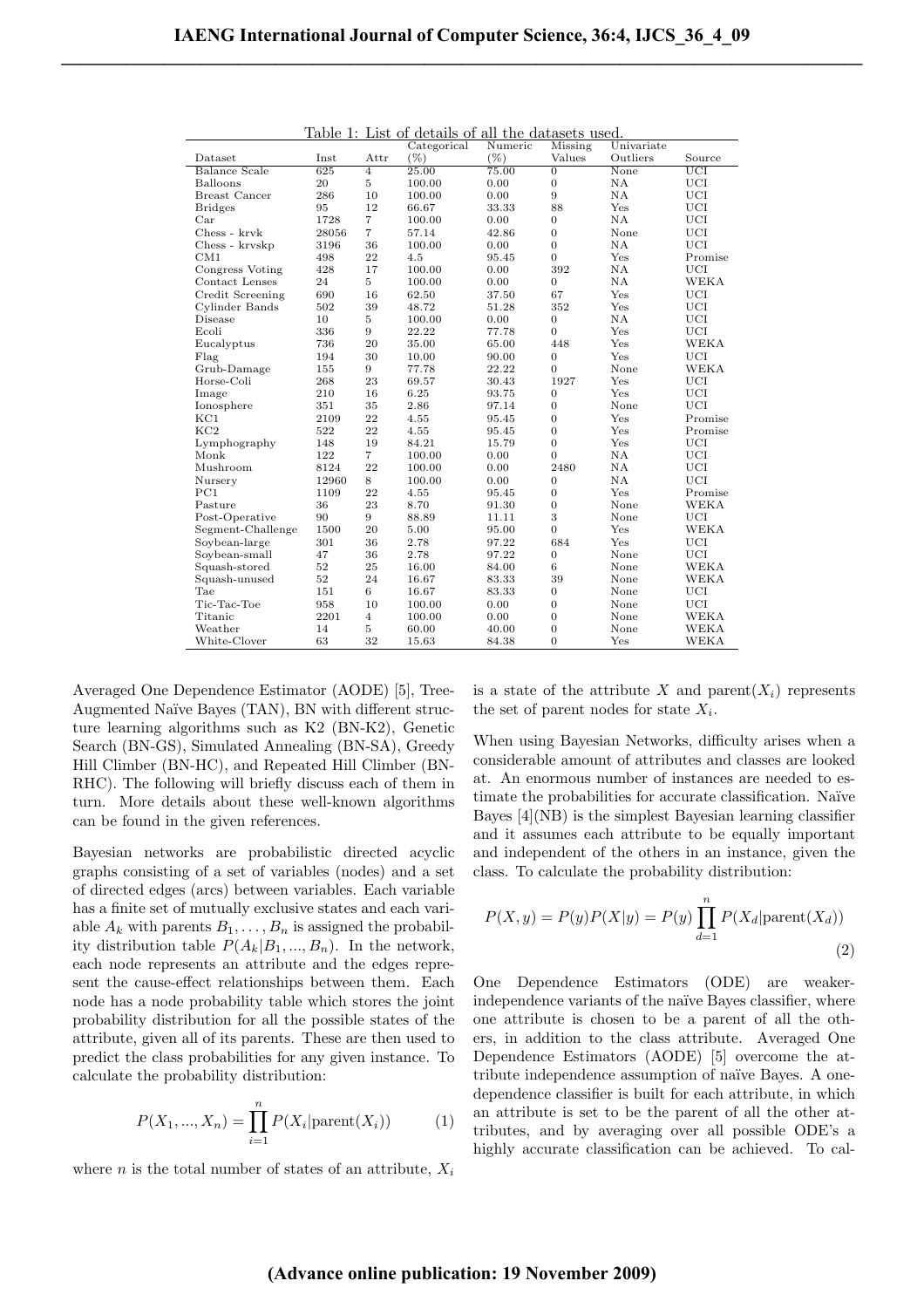culate the probability distribution:

$$
P(y, X) = \frac{\sum_{i:1 \le i \le n \& F(x_i) \ge m} P(y, x_i) P(X|y, x_i)}{|\{i: 1 \le i \le n \& F(x_i) \ge m\}|}
$$
(3)

Where  $F(x_i)$  is the number of instances having attributevalue  $x_i$  and is used to enforce the limit m on the conditional probability estimate.

Tree augmented naïve Bayes (TAN) [6] is an extension of the naïve Bayes classifier. TAN removes the naïve Bayes assumption that all the features are independent. The dependencies between variables, other than the class, are also taken into account. By adding a tree-like structure to na¨ıve Bayes, each attribute may have, in addition to the class attribute, one other parent from amongst the others.

The aforementioned methods can be viewed as a search for a structure that fits the data best. Starting with a graph with nodes for each attribute but no edges, each algorithm uses a search method to add edges to the graph, based on a metric that checks whether the new structure is better than the old one. If so, the edge is kept and the process is continued. The algorithm will stop when there is no better structure (i.e. the best structure has been found). This means however, that the structure depends on the type of search and the metric used to measure its quality, and so each algorithm should produce a different result.

Bayesian Network classifiers use different search algorithms to find the optimal way of representing the data. The accuracy of classification will be different depending on which particular search algorithm is used by the classifier. Thus the following search algorithms have been investigated and treated as classifiers in their own right.

- K2 (BN-K2) [7]. K2 is a score-based greedy search algorithm for learning Bayesian networks from data. It maximises the probability of an optimal graph topology, given a dataset, by using a Bayesian score to rank different graphs. The algorithm is restricted by an order on the variables.
- Genetic Search (BN-GS) [2]. Genetic Algorithms (GAs) are search algorithms based on the idea of exploring a set of solutions represented by a population of individuals by using the principle of natural selection. This results in finding the best solution, or structure in this case, to be used.
- Simulated Annealing (BN-SA) [8]. Simulated annealing (SA) is a general purpose combinational optimisation algorithm. The algorithm has been inspired by the process of annealing metal, to harden it. The basic idea of simulated annealing is to assign to the problem a temperature (a control parameter) and think of the cost of a solution as an energy

level. The solution then corresponds with the state of the metal; as the temperature is lowered, the solution becomes more defined, with less moves or states available to it to change to.

- Greedy Hill Climber (BN-HC) [2]. Imagine that all of the possible solutions to a given problem are represented as a three-dimensional landscape. HC will follow the graph from node to node, always increasing the value of the solution, until a local maximum is reached. This Bayes Network learning algorithm uses a hill climbing algorithm adding, deleting and reversing arcs. The search is not restricted by an order on the variables (unlike K2).
- Repeated Hill Climber (BN-RHC) [2]. Repeated Hill Climber searches for Bayesian network structures by repeatedly generating a random network and applying to it the hill climbing algorithm mentioned above. The best network found is returned. The advantage of this algorithm is that when HC gets stuck at a node, a new node is chosen at random and HC is restarted. This is repeated  $k$  times and the algorithm returns the best maximum found.

The 8 classifiers described above are then applied to the 39 fully prepared datasets (See Table 1). Each algorithm has a variety of parameter settings available and all possible combinations are tested (29 in total). The software used to complete this testing is the WEKA [9] workbench. The number of parameters investigated were however restricted by what was provided by WEKA, and are listed in Table 3. Each of the parameters is explained below [2]:

- $Use KernelEstimator (k).$  The kernel estimator, when set to true, is designed for use with numeric attributes rather than a normal distribution. This means that a difference in performance should be seen depending on the number of numeric values available.
- UseSupervisedDiscretisation (Sd). Supervised discretisation is used to convert numeric attributes to nominal ones.
- $initAsNaiveBayes (iNb)$ . When set to true (default), the initial structure used for learning learning is a na¨ıve Bayes Network. When set to false, an empty network is used as the initial network structure.
- markovBlanketClassifier (Mb). After a network structure is learned, a correction is applied ensuring all nodes in the network are a part of the Markov blanket of the classifier node.
- RandomOrder  $(R)$ . The order of the nodes in the network is random, as opposed to the order found in the dataset.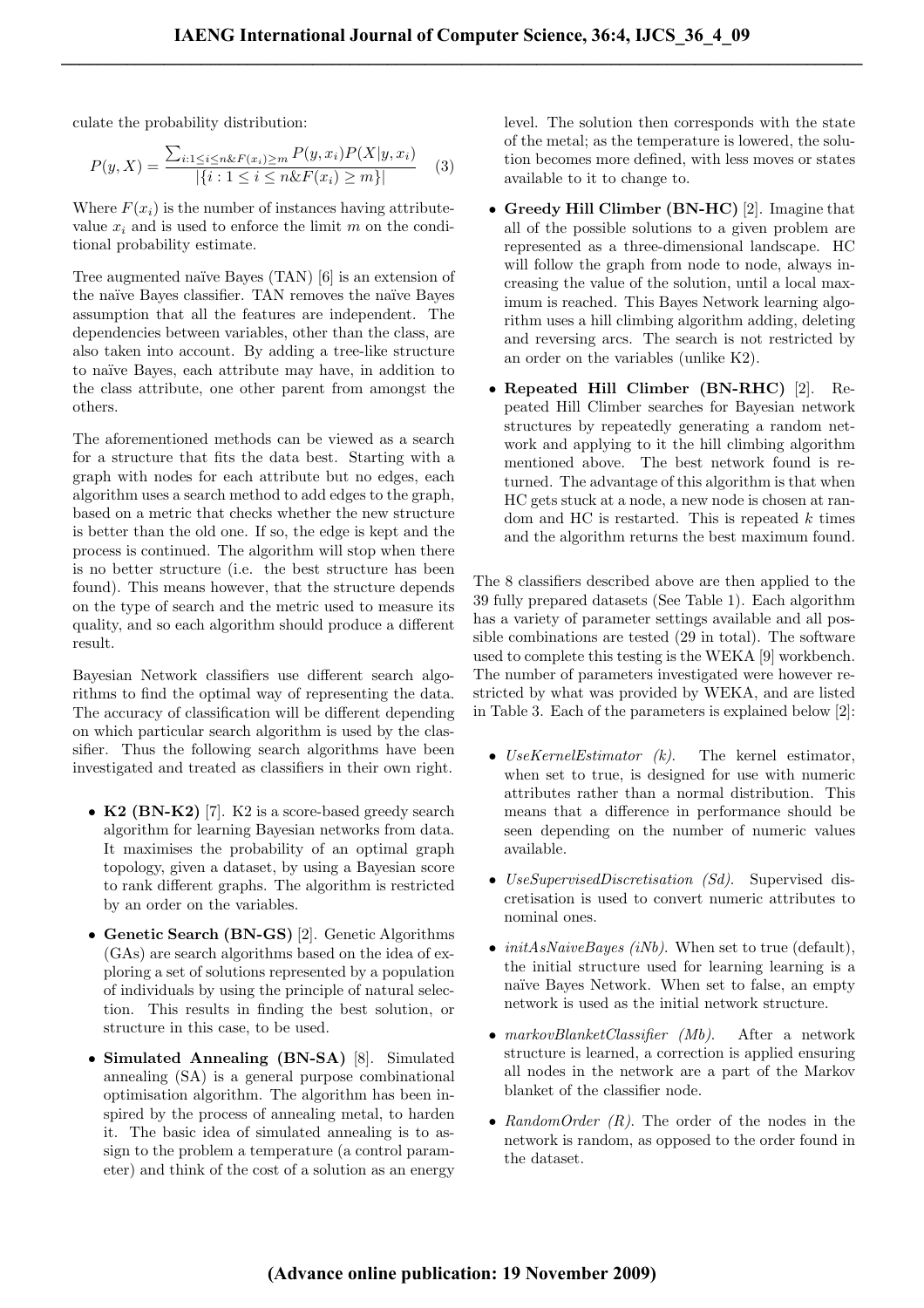- useArcReversal  $(Ar)$ . When set to true, an arc between two nodes is reversed by adding arcs from the opposite parents respectively.
- useTournamentSelection  $(Ts)$ . This determines the method of selecting a population in a genetic search algorithm. When set to true, tournament selection is used where two networks are picked at random and the best solution is allowed to contine. When set to false, the top scoring structures are selected.

AODE had no optional parameter settings. A problem with the AODE classifier is that it can only be applied to datasets that are completely categorical, meaning any numeric data must be discretised via the minimum description length method. During preliminary tests of the WEKA software, it was often found that no intervals were created and all of the variables were included for each class. This would place an unfair bias on the data, and be non-representational of the original dataset, which would affect the classification accuracy. For this reason, it was decided to not use discretisation, meaning the AODE classifier could only be used on 12 datasets instead of 39 datasets. After Classifier Training , a large 'results' dataset (1073 instances) is formed consisting of the accuracy of the classifiers learned for all the combinations of the parameters tested.

# C Results Sampling

Using a variety of sampling techniques, different samples are taken from the results dataset and stored in a smaller test dataset. The sampling techniques used is stratified sampling where the datasets are divided into sub-populations (in this case categories) and then a sample is taken from each sub-category to make a larger sample set. The sample in this case is almost artificial as it is specifically chosen; the advantage is that the sample is guaranteed to be representative of the category where it comes from. The purpose of the Results Sampling step is to extract the representative samples from each of the 39 datasets to form a test set. The remaining instances then form a training set to derive the classification rules as will be described in the subsequence subsection.

# D Classification Rules Generation

The last step is to use a learning algorithm to analyse the results generated. Here, the J48 [2] decision tree algorithm is used to generates classification rules in the form of a decision tree. A set of rules will have been created that assigns the most effective classifier available (of those tested) to a particular dataset (See Figure 4).

The accuracy of these rules is easily discovered by applying the appropriate decision tree to the test data (sampled from the results dataset). This is possible as we know which classifier performed the best on each dataset within the sample from the *Classifier Training* step.

In summary, the framework generates two main outputs:

- A method for choosing the best classifier. Using the decision tree learned by J48 from the 'results' data, the user can simply follow the binary tree answering the relevant questions about their dataset. Eventually they will reach a leaf node which will tell them the best classifier to use.
- The most effective Bayesian classifier for a specific category of dataset. Given that a method for categorising datasets was created, it is possible to find which classifier performs the best in any given category. Data miners could then consider which category their particular dataset belongs to and know which classifier performs best for that category. This provides a practical human solution to the problem of choosing the best classifier in addition to the decision tree produced by J48.

While only a limited subset of classifiers and dataset types could be tested here, this research shows the feasibility and the potential of the proposed framework. With a more comprehensive analysis, the final set of rules generated can expected to be more successful.

## III Performance Evaluation Metrics

A statistical analysis is carried out to assess the performance of the different classifiers for comparison. These statistics are explained here.

- Accuracy. In our experiments, accuracy measures how well each classifier performs during the crossvalidation.
- Mean absolute error. An absolute error is the range of possible values in terms of the unit of measurement e.g. 10cm+0.5cm. The mean absolute error is then the weighted average of all the absolute errors found from cross validations.
- Relative absolute error. This measure is a ratio of the mean absolute error of the learning algorithm over the mean absolute error found by predicting the mean of the training data. The lower the percentage, the better the performance of the classifier compared to just predicting the mean.

Once each classifier was run against every dataset, the statistics of their performance are collated against each dataset in the form of a table. This detailed statistical comparison is a comprehensive way of analysing the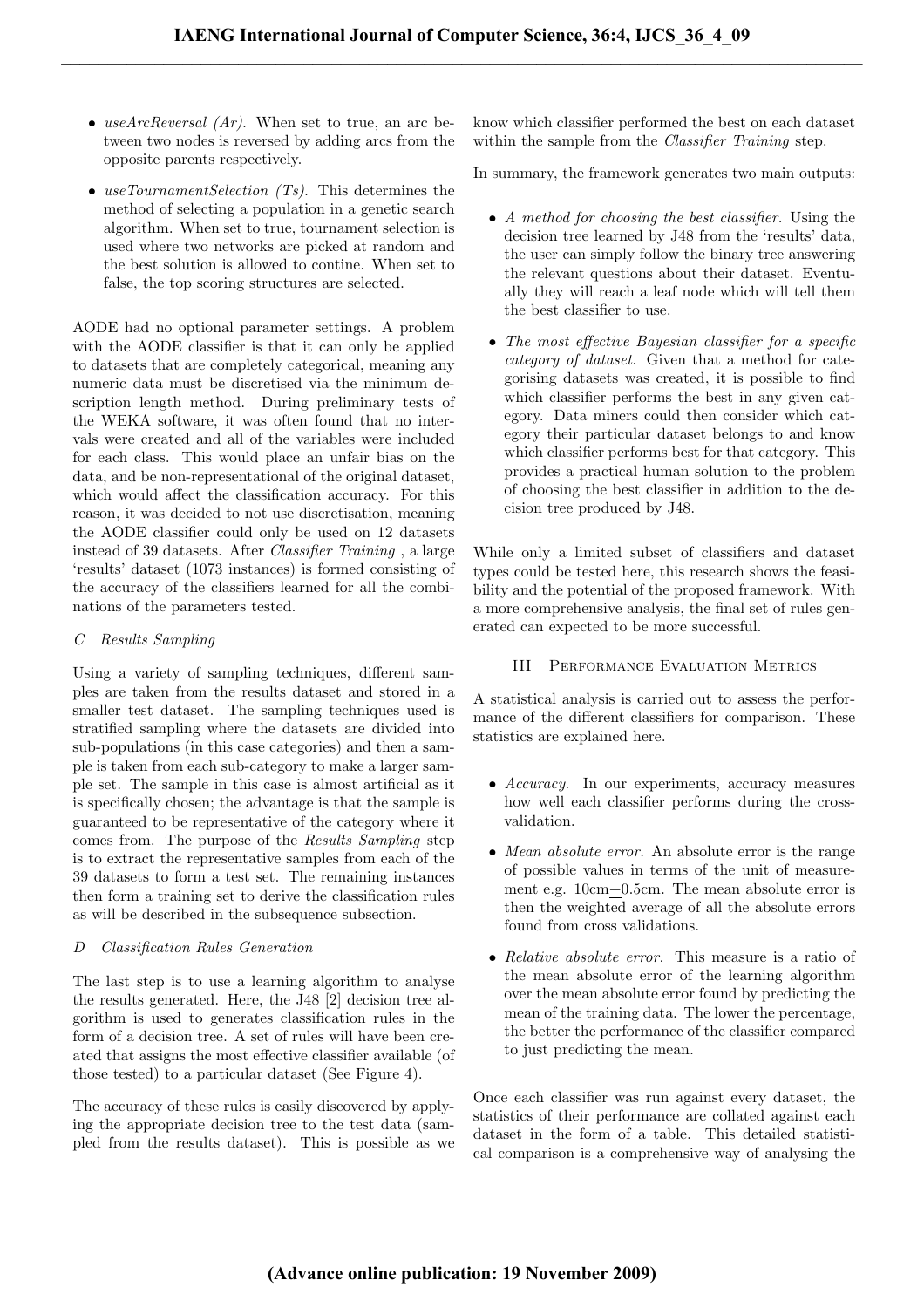| Parameters             | ΝR | <b>TAN</b> |   |   |  | BN-K2 BN-HC BN-GS BN-SA BN-RHC |
|------------------------|----|------------|---|---|--|--------------------------------|
| Kernel Estimator $(k)$ | Х  |            |   |   |  |                                |
| S-Discretisation (Sd)  |    |            |   |   |  |                                |
| Intiate As NB (iNb)    |    |            | X | X |  | X                              |
| markovBlanket (Mb)     |    |            | X | X |  | Х                              |
| RandomOrder(R)         |    |            | Х |   |  | Х                              |
| ArcReversal (Ar)       |    |            |   | Х |  |                                |
| TournamentSelect(Ts)   |    |            |   |   |  |                                |

L.

Table 3: The parameter settings each BN classifier makes use of is indicated by a 'X'.

performance of different classifiers. However, such a detailed analysis can be difficult to interpret. Therefore a more robust method was created to represent the relative performance of each classifier. For each dataset, every algorithm was ranked by assigning a score to its performance. The lowest accuracy was given 1, and this value was incremented for each algorithm that performed better. If two algorithms had the same performance, they were both given the same score. The best performing algorithm for each individual dataset could then be easily identified.

Performance was evaluated and scores assigned on the basis of the accuracy of each of the algorithms. This is a good indicator of performance at a glance. However it was found that many of the algorithms had a similar accuracy, and so the mean absolute errors were also taken into account. The algorithm with the highest accuracy and the lowest mean absolute error (MAE) was then ranked as the best performing algorithm. Given the situation where two different algorithms produce the same accuracy and mean absolute error, the relative absolute error was used. If this value turned out to be the same, then the algorithms were considered to be equally effective.

## IV Experimental Results

# A The Best Algorithm for Each Category

The criteria for each category of data has been discussed in Section A. In the first instance it was necessary to place the datasets into categories so that a fair sample of datasets could be taken for subsequent analysis by a learning algorithm. An additional benefit of categorising the dataset is that the best performing classifier for each type of dataset can be identified. This can be used as a guide for data miners who wish to quickly identify a classifier for the type of dataset they are working with. Each algorithm for each category was ranked on the scoring algorithm described in Fig. ??. This allows the performance of the different algorithms to be easily visualised. An example of the performance of each algorithm with various parameter settings for the Category A datasets is

shown in Fig. 2. The best performing parameter settings for each category are summarised in Table 4.

Table 4: Best performing classifier with its parameter settings per category.

| Category      | <b>Best Performing</b>              |
|---------------|-------------------------------------|
| A             | BN-GS and BN - SA                   |
| B             | TAN                                 |
| $\mathcal{C}$ | $BN-HC$ (-iNb)                      |
| D             | No datasets                         |
| F,            | TAN                                 |
| F             | TAN                                 |
| G             | TAN, BN-RHC and BN-HC               |
| H             | TAN                                 |
| T             | No datasets                         |
| J.            | TAN                                 |
| Κ             | BN-HC (-iNb) and BN-HC (-iNb Mb Ar) |
|               | TAN                                 |

For categories B, E, H, J and L it is clear that TAN performs the best. Categories A, C, F, G, and K are discussed below.

- *Category A.* BN-GS and BN-SA were proved to work the best on category A datasets. TAN performed extremely poorly on this category. It is interesting to note that all parameter settings for the NB classifier performed the same in this category.
- *Category C*. It is interesting to note that BN-HC (-iNb) performed the best, but BN-RHC (-iNb) performed the worst. When used in conjunction with -iNb on these datasets, it can be seen that Mb actually reduces the accuracy for BN-HC, BN-k2 and BN-RHC. This reduction, as a result of Mb used with -iNb is the only exception to the rule that Mb with -iNb improves performance. Both this and the difference between BN-RHC and BN-HC, is highly likely to be a result of the content of the data, as opposed to the structure itself.
- *Category F.* In this category TAN performed the best, and BN-k2(-iNb R) performed the worst. When Mb is used on its own accuracy is decreased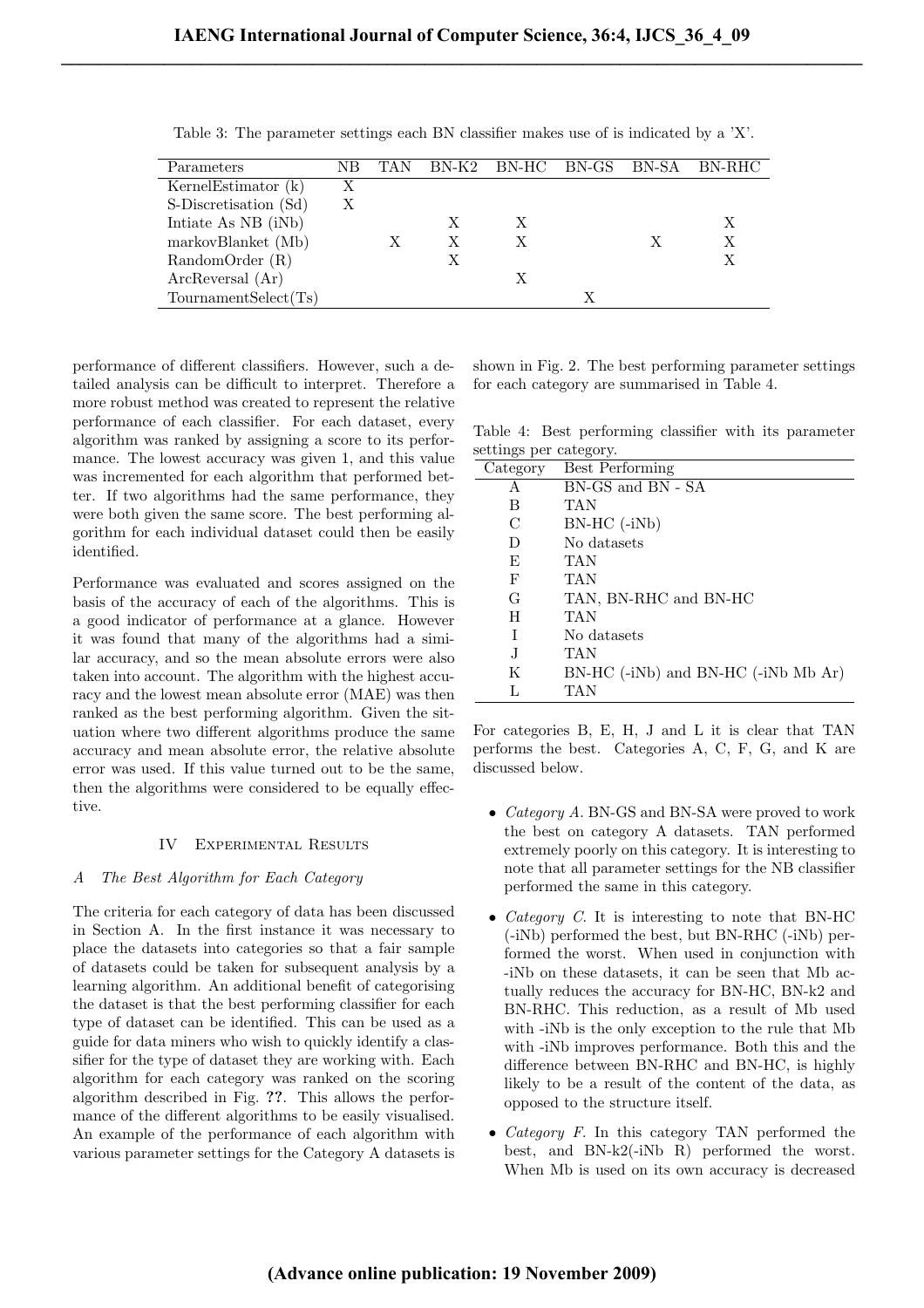

Figure 2: The performance of each classifier with various parameter settings on category A.

but when used with -iNb it increases. This adds to the evidence that the use of Mb with -iNb does improve performance.

- *Category G.* In this category TAN, BN-RHC and BN-HC all performed equally best which is an interesting result considering the search algorithms work in different ways. NB parameters all performed the same again, suggesting some correlation between performance and the percentage of the dataset that is categorical. AODE performed very well on this dataset and is highly likely due to the fact that the dataset is 100% categorical.
- *Category K.* BN-HC(-iNb Mb Ar) performed the best in this category. TAN actually performed quite badly on this category when taking into account its overall excellent performance on the other categories. Ar makes no real difference to BN-HC and BN-RHC. After an in depth comparison, it is also clear that the following patterns hold true for the majority of datasets when put into categories.

In most cases, the use of the Markov Blanket on a dataset improves the results. One of the few exceptions to this is the BN-GS, where accuracy appears to reduce. When used without using a naïve Bayes structure initially  $($ iNb), it was found that for BN-HC and BN-RHC the accuracy drops. The only exception was on category C, where BN-HC (-iNb) performed the best.

Arc Reversals did have a small positive effect, but in general added no improvements to the accuracy and in some cases did worse than if it had not been used. So it can be suggested that it is better not to use Arc Reversal. BN-HC and BN-RHC should in general not be used without an initial na¨ıve Bayes structure.

For the BN-K2 classifier, when used with -iNb and a random ordering R, its accuracy decreases significantly. When looking at how the algorithm performs when only used with -iNb, it is clear that a random ordering should not be used.

### B The Best Performing Classifier Overall

The algorithms were all ranked using the scoring method described in Section III. The comparison of the overall performance of the algorithms based on their ranking is shown in Fig. 3. It is clear from this analysis that the TAN classifier performed the best with approximately 20 more points than the next best performing, the BN-HC classifier with parameters (-iNb and Ar).

The BN-RHC classifier did show an overall better accuracy than the BN-HC, which was expected, even if there was only a slight difference. However when BN-RHC was initialised without a naïve Bayes structure (-iNb), it performed significantly worse than when the Markov Blanket (Mb) was found. For most of the search algorithms, using the Markov Blanket improved the results, regardless of other parameters.

This improvement occurred because all the nodes were ensured to be conditionally independent given the class, and would effectively be forced into a naïve Bayes-like structure. This meant that the Markov blanket was the only knowledge needed to predict the behaviour of the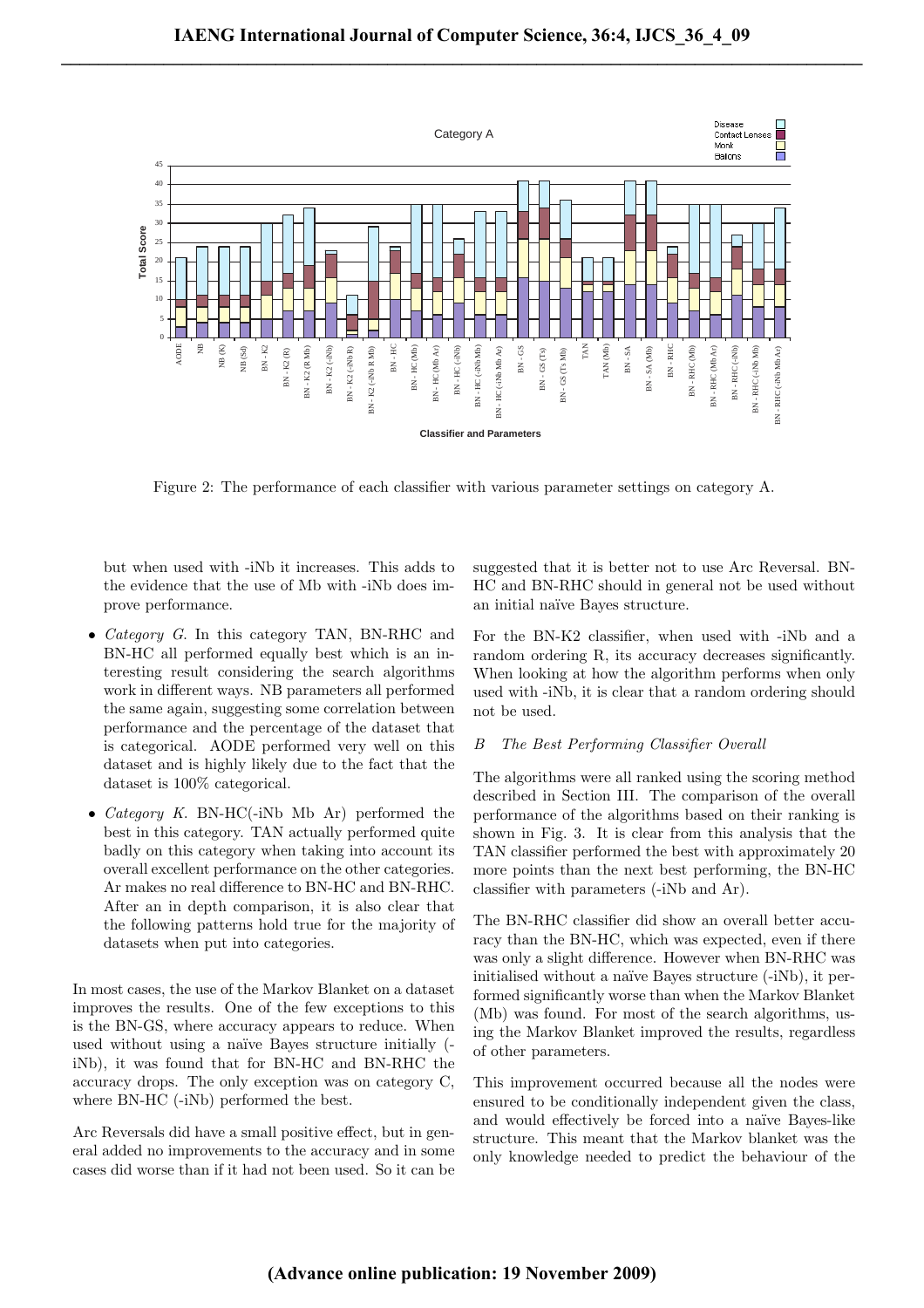

**(Advance online publication: 19 November 2009)**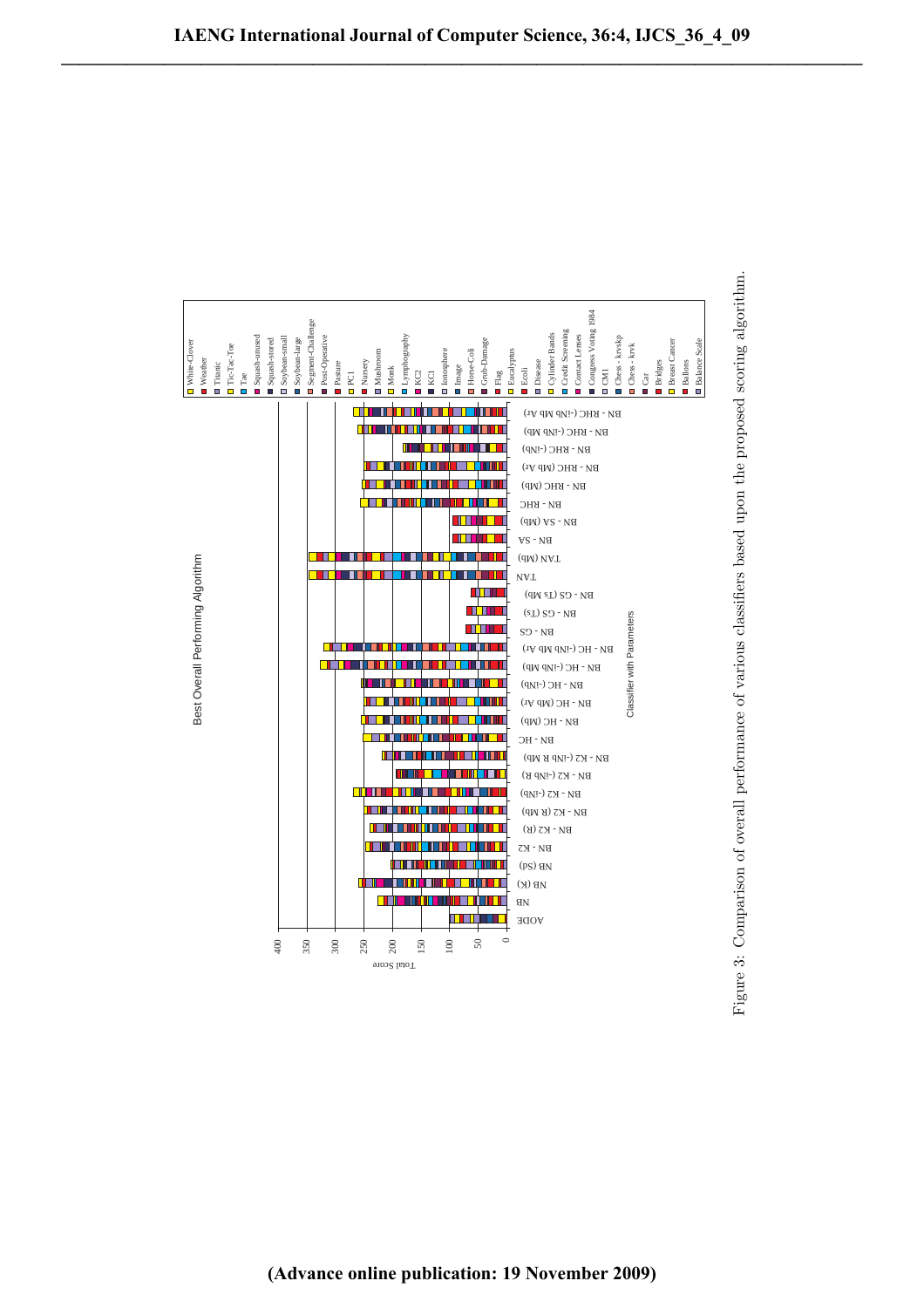class, and is possibly why naïve Bayes does not outperform other Bayesian classifiers.

Of the BN-K2 parameters, BN-K2(-iNb R) performed the worst, with a large difference between this and the next best performing. Given that the BN-K2 (-iNb) performed significantly better without R, this provides suitable evidence against the use of R. If -iNb is used with R, then the whole modelling process is random, including the original structure and the structure of the nodes in the network (as opposed to the order found in a dataset).

Naïve Bayes performed relatively well, especially when considering its strong conditional independence property, adding to Webb's evidence [5] relating to the power behind the na¨ıve Bayes classifier. It should be noted that the naïve Bayes algorithm performed best with the use of Kernel estimator (parameter  $k$ ). It outperformed all the other Bayesian classifiers on the following datasets: Balloon, Cylinder Band, E.coli and Tae. Table 5 gives a summary of the top five algorithms in order of ranking.

Table 5: List of the best performing classifiers overall.

| Rank    | Algorithm           |
|---------|---------------------|
| $1st =$ | <b>TAN</b>          |
| $1st =$ | TAN (Mb)            |
| 2nd     | BN-HC (-iNb Mb)     |
| 3rd     | BN-HC (-iNb Mb Ar)  |
| 4th     | BN-K2 $(-iNb)$      |
| 5th     | BN-RHC (-iNb Mb Ar) |

## C Evaluation of the Classification Rules Generated

After obtaining the results from the Classifiers Training step, a decision tree could be generated by J48 to automatically select the best classifier to be used for a particular dataset. The output of the decision tree could either be one of the 8 classifiers, or a classifier with a specific parameter settings. For the latter case, the decision tree would be able to predict precisely which classifier to use and also with what kinds of parameter settings. However, the total number of classes (the classifier types) to be captured by the decision tree increased dramatically to 29 in total.

The most accurate decision tree is shown in Figure 4. Using this decision tree, the predicated classifiers for the test datasets obtained through stratified sampling is listed in Table 6. It can be observed from Table 6 that our proposed framework is able to select the best performed Bayesian classifier for 5 datasets out of the total 9 datasets. For the 'KC2' and 'Mushroom' datasets, although the framework failed to select the best classifier, there is no significant difference between the actual classification accuracies and the best classification accuracies with a marginal drop of 0.3% and 0.4% respec-



Figure 4: The most accurate binary decision tree learned.

tively. Thus, with 0.5% classification accuracy tolerance, the overall accuracy achieved by the decision tree is 78%.

Table 6: The predicated classifier for the 9 test datasets using the most accurate decision tree.

| $\tilde{}$      | <b>Best</b> | <b>Best</b> | Predicted     | <b>Test</b> |
|-----------------|-------------|-------------|---------------|-------------|
| Dataset         | Classifier  | Accuracy    | Classifier    | Accuracy    |
| <b>Ballons</b>  | $BN-GS$     | 100         | $BN-K2$       | 100         |
| <b>Bridges</b>  | BN-K2       | 76.8421     | <b>BN-RHC</b> | 73.6842     |
| Car             | <b>TAN</b>  | 94.6181     | <b>TAN</b>    | 94.6181     |
| KC2             | $BN-K2$     | 82.567      | $BN-HC$       | 82.1839     |
| Mushroom        | <b>TAN</b>  | 100         | $BN-HC$       | 99.5446     |
| Pasture         | $BN-K2$     | 83.3333     | $BN-HC$       | 77.7778     |
| PC <sub>1</sub> | <b>TAN</b>  | 92.3354     | <b>TAN</b>    | 92.3354     |
| Soybean-large   | $BN-K2$     | 92.0266     | $BN-K2$       | 92.0266     |
| Squash-stored   | $BN-HC$     | 67.3077     | $BN-HC$       | 67.3077     |

#### D Discussion

The TAN classifier has proven to be the best performing overall, and if a user is unsure as to which algorithm to use on their datasets, then TAN would be the recommended option.

With regards to the various parameter settings used, it was found that when a Markov Blanket correction is made (Mb), the performance of an algorithm in general improves. However, if the correction is made while using a random order of nodes (R), performance drops dramatically. When R is used with BN-K2 on its own, its accuracy also falls.

If the initial network used for learning a structure is initialised as a naïve Bayes network (-iNb) both the accuracies of BN-HC and BN-RHC drop.

The BN-SA classifier will probably have found the optimal Bayesian network structure during the long periods of computing time given to it on many of the datasets, but the 'temperature' may have stayed too high forcing